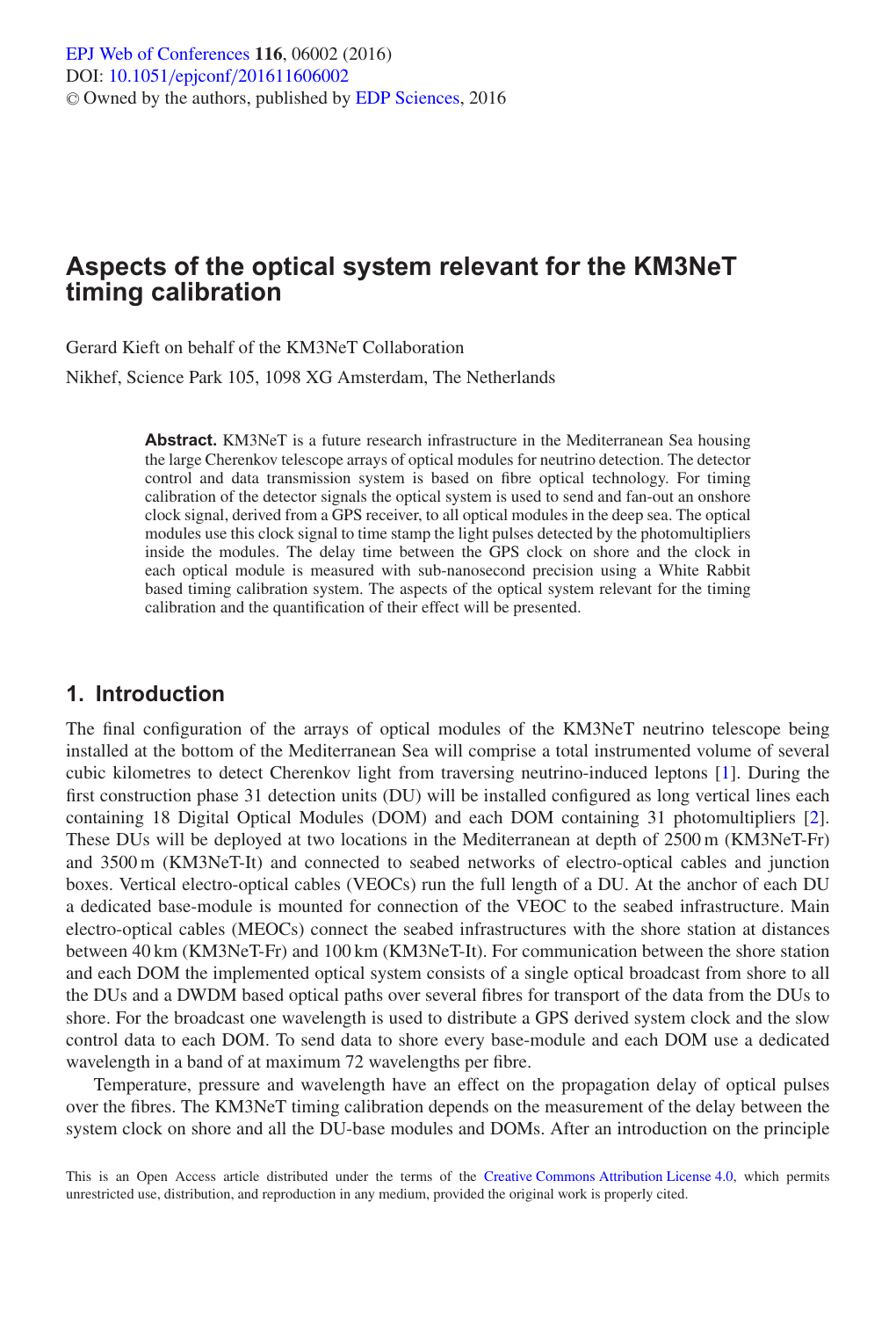<span id="page-1-0"></span>

**Figure 1.** Schematic view of the KM3NeT optical scheme.

of timing calibration in Sect. 2, measurements of the wavelength-dependent propagation delays of the optical fibres in the MEOC are reported in Sect. 3. The effects of pressure and temperature on the propagation delays over the optical fibres in the VEOC of a DU (Fig. [1\)](#page-1-0) are described in Sects. 4 and 5.

# **2. Principle of the timing calibration**

The aim of the timing calibration system is to measure for each DOM the time delay between a GPS derived system clock on shore and the arrival of a timed laser pulse on a reference PMT in each DOM. This delay is measured in 2 steps:

- 1. White Rabbit (WR) protocol and hardware [\[3\]](#page-5-2) is used to measure the RTT (Round Trip Time) between the system clock on shore and the clock on the CLB (Central Logic Board) in a DUbase module (between the yellow flags in Fig. [1\)](#page-1-0). When the difference in the propagation time (asymmetry) from shore to DU-base and from DU-base to shore is known, the delay between the system clock on shore and the clock in the DU-base can be derived from the RTT.
- 2. The delay in the VEOC between the DU-base and each DOM in a DU is measured before deployment during a darkroom test on shore (between the red flags in Fig. [1\)](#page-1-0).

# **3. Wavelength-dependent propagation delay**

The propagation delay of optical pulses over a fibre is determined by the Group Refractive Index (GRI) which depends on the wavelength. For the broadcast signal from shore to a DU-base a different wavelength is used than for the Detector Control (DC) signal from a DU-base back to shore (Fig. [2\)](#page-2-0). Due to the different propagation delay times, the measured RTT between the shore and a DU-base is asymmetric. To derive the propagation delay from shore to a DU-base from the RTT, the asymmetry must be known. Therefore, the wavelength dependencies of the propagation delay of the optical fibres in the MEOCs are measured. For an accurate calculation of the propagation delay of optical signals over fibres, the Group Velocity (GV) at the wavelength of interest must be known. The GV for optical signals in the MEOCs are measured for a set of 8 wavelengths.

Using WR the RTT in a stand-alone reference set-up is measured (Fig. 3a). This is followed by a RTT measurement of the same reference set-up but now including a MEOC fibre (Fig. 3b). By subtracting the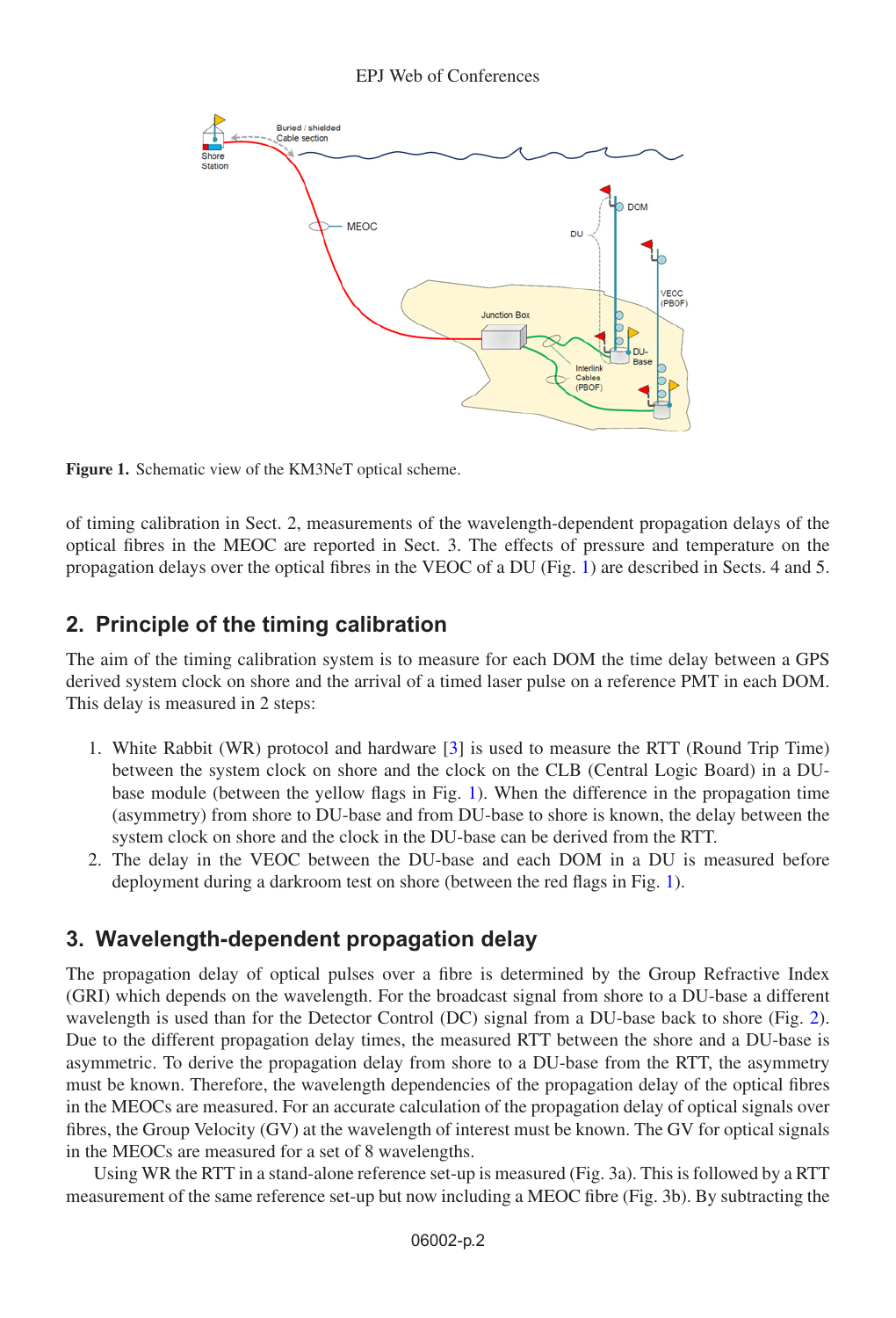<span id="page-2-0"></span>

<span id="page-2-1"></span>**Figure 2.** Wavelengths between shore station and DU-base.





**Figure 3b.** Reference set-up including the MEOC fibre.

**Figure 3a.** Reference set-up.

reference RTT from the second RTT, the propagation delay for the specific wavelength in the MEOC fibre can be calculated. For the MEOC at KM3NeT-Fr six fibres, to be used for the SC/DC optical signals, were measured prior to deployment of the MEOC. Since at KM3NeT-It the MEOC was already deployed, the measurement could only be performed on three sets of two fibres in series. Each set of fibres was looped-back in the offshore cable termination.

Figure [4](#page-2-1) shows the Relative Group Delay (RGD, the difference in GV) measured for the MEOC of KM3NeT-It. The results represent the average values for 3 different loops of 2 fibres in series. For this MEOC, using a wavelength range from 1530–1544 nm, the RGD for a fibre of ∼96.76 km length ranges between ca. 5.2 ns and 5.4 ns. Figure [5](#page-3-0) shows the RGD measured for the MEOC of KM3NeT-Fr. The results represent the values for 6 single fibres. For this MEOC, using a wavelength range from 1530–1552 nm, the RGD for a fibre of ∼62 km length ranges between ca. 7.2 ns and 8.0 ns.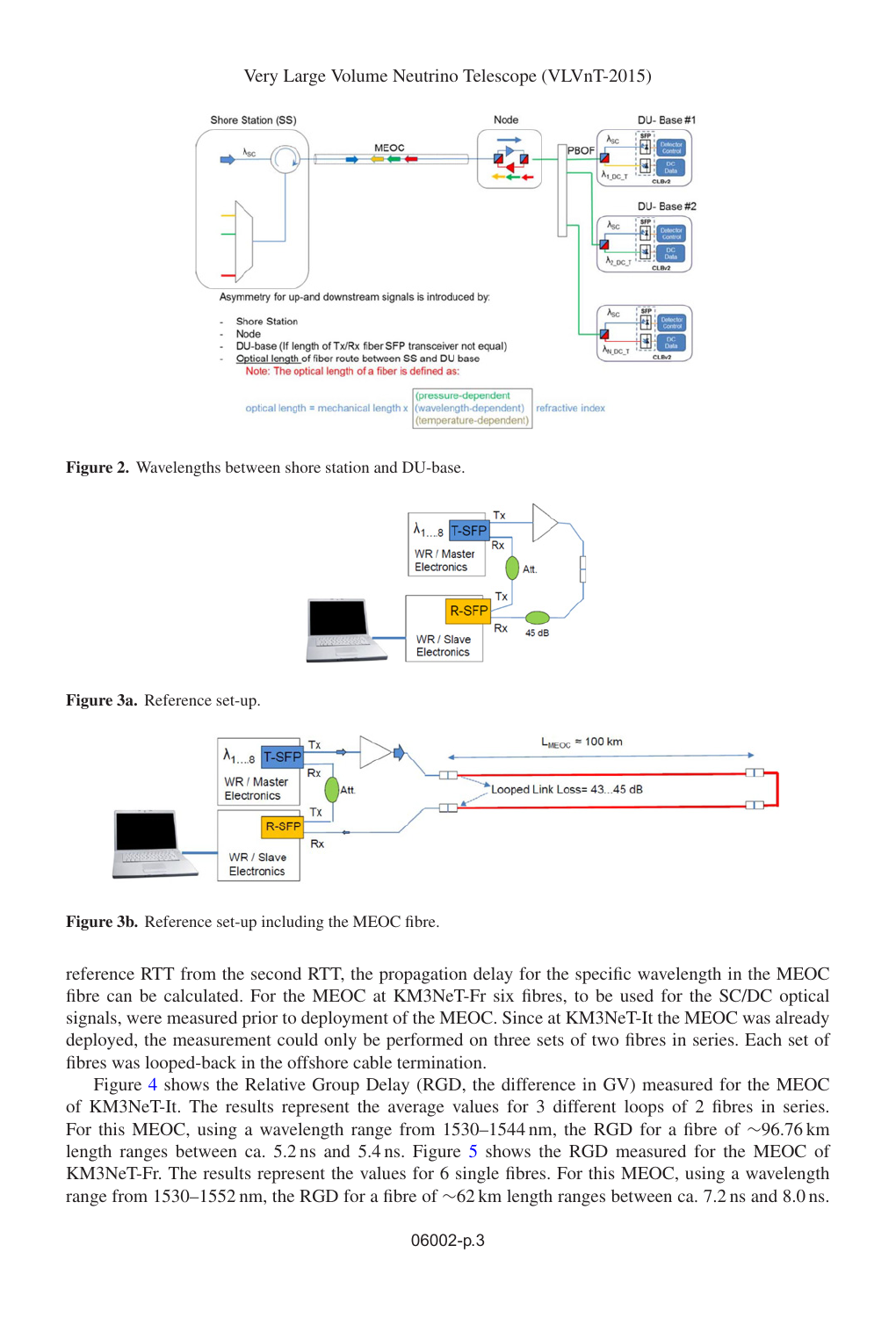#### EPJ Web of Conferences



<span id="page-3-0"></span>**Figure 4.** RGD measured for 3 fibre loops in MEOC-Italy.



**Figure 5.** RGD measured for 6 fibres in MEOC-France.

For accurate calculation of the GV for specific wavelengths, all RTT measurements were fitted to a  $2<sup>nd</sup>$ order (quadratic) Sellmeier function which appeared to give the best fit. The fit results showed regression coefficients ranging between  $r^2 = 0.9998$  and  $r^2 = 1.0$ .

### **4. Effect of temperature on propagation delay**

The timing in a VEOC of a DU is calibrated in a darkroom under "Room Temperature" conditions (e.g.  $23 \degree$ C). After deployment, the BendBrightXS fibres in VEOC of the DU will be operated in sea water of ∼13 ◦C. This temperature change will affect the propagation delay of optical pulses in the VEOC fibres. In literature, for standard SMF28 fibre with an UV-acrylate primary coating, an effect of ca. 35 till 38 ps/km.◦C is reported [\[4\]](#page-5-3). In a climate chamber the effect of temperature on the propagation delay for three spools of 4.4 km BendBrightXS UV-acrylate primary coated fibre<sup>1</sup> was measured for different wavelengths. To avoid errors due to thermal expansion of the drum material, each fibre was strain-free spooled on a half-circular drum and thus partially suspended in air. The effect of the temperature on

<sup>&</sup>lt;sup>1</sup> Provided for free by the company Prysmian, Eindhoven, The Netherlands.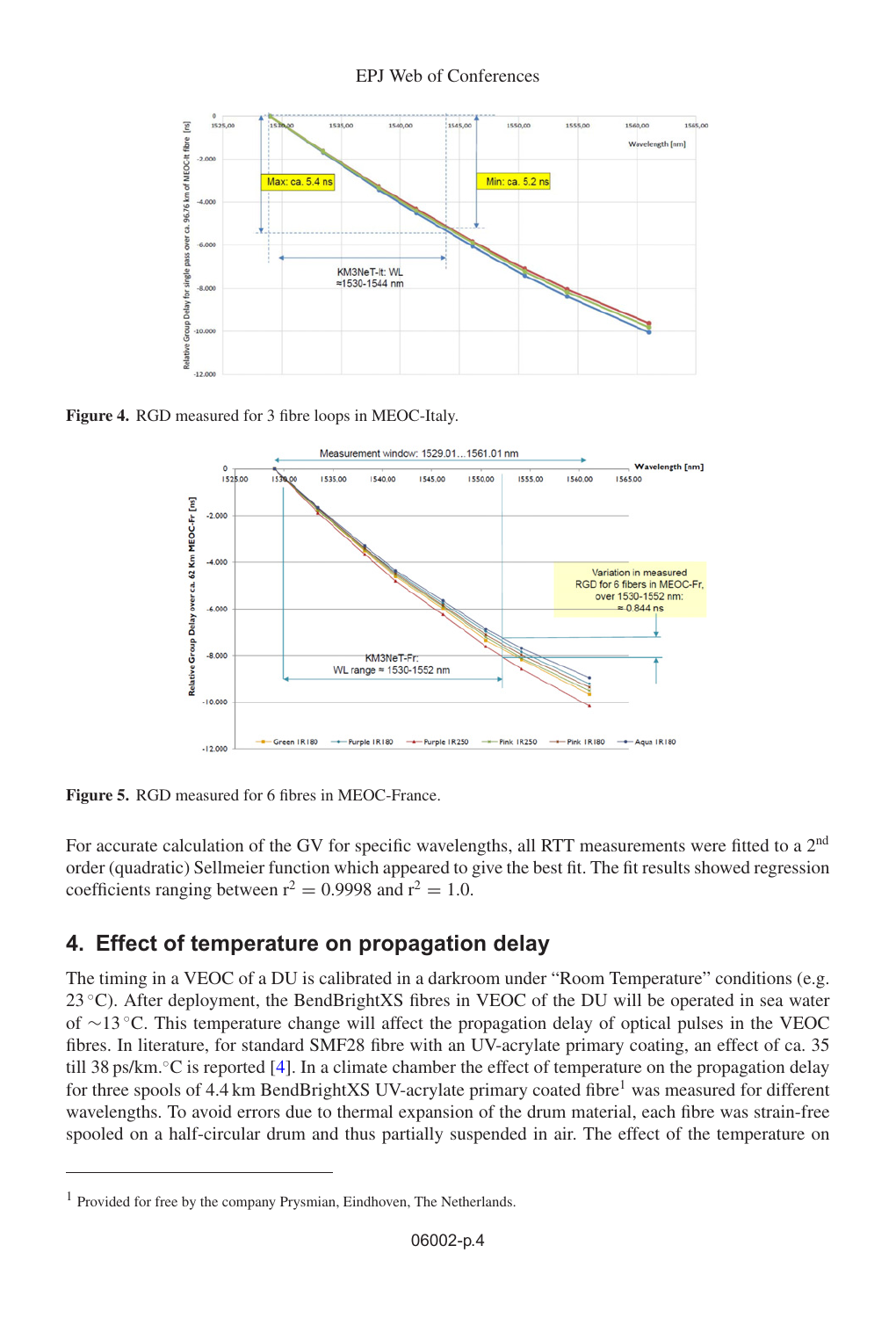Very Large Volume Neutrino Telescope (VLVnT-2015)



**Figure 6.** Set-up to measure RTT during pressure test.

the propagation delay for BendBrightXS fibre is measured as 36.7 ps/km.◦C and does not significantly depend on the wavelength. Due to a temperature change of ca.  $-10\degree C$  for a DU after deployment, the change in propagation delay between the DU-base and the highest DOM (spanning  $\sim$ 750 m) is:  $-10 * 0.75 * 36.7 = -0.275$  ns.

### **5. Effect of pressure on propagation delay**

The VEOC of the DU is calibrated under atmospheric pressure. After deployment of the DU, the BendBrightXS fibres in the VEOC will be operated at a pressure between 25 and 35 MPa (250 and 300 bar) depending on the deployment site. This pressure change will affect the propagation of optical pulses running over the VEOC fibres. The effect of pressure on the same three spools of 4.4 km BendBrightXS fibre was measured in a pressure vessel. The variation of the optical attenuation was measured over a pressure range between 0.1 and 60 MPa. Within an accuracy of 0.02 dB no changes in optical attenuation were observed.

Using the WR protocol to measure the RTT at 1530.33 nm, the pressure-dependent propagation delay of the three fibre spools is determined to be between −1.58 and −1.86 ps/bar.km. In literature for standard SMF28 fibre an effect of ca. −3.4 ps/bar.km is reported [\[5\]](#page-5-4). The effect of pressure on the propagation delay of BendBrightXS fibre is about half the value as reported for SMF28 fibre. This is assumed to be due to the different material properties of the BendBrightXS fibre. At a deployment depth of 3500 m the average pressure over the ∼750 m length of the VEOC fibre for the highest DOM is 31.25 MPa (312.5 bar). Due to the pressure change after deployment, the change in the propagation delay after deployment with respect to that measured on-shore during the DU calibration is:  $-1.86 \times 312.5 \times 0.75 = -0.436$  ns.

### **6. Summary and conclusions**

For fibres in the MEOCs of the KM3NeT deep sea infrastructures the dependency of the propagation delay as function of the wavelength has been measured for 8 wavelengths. The resulting data have been fitted to a  $2<sup>nd</sup>$  order Sellmeier function. Using this function the asymmetry in the RTT between shore and offshore due to different wavelengths in the downstream and upstream optical paths, could be calculated. The effect of temperature and pressure changes on the propagation delay in the BendBrightXS fibres